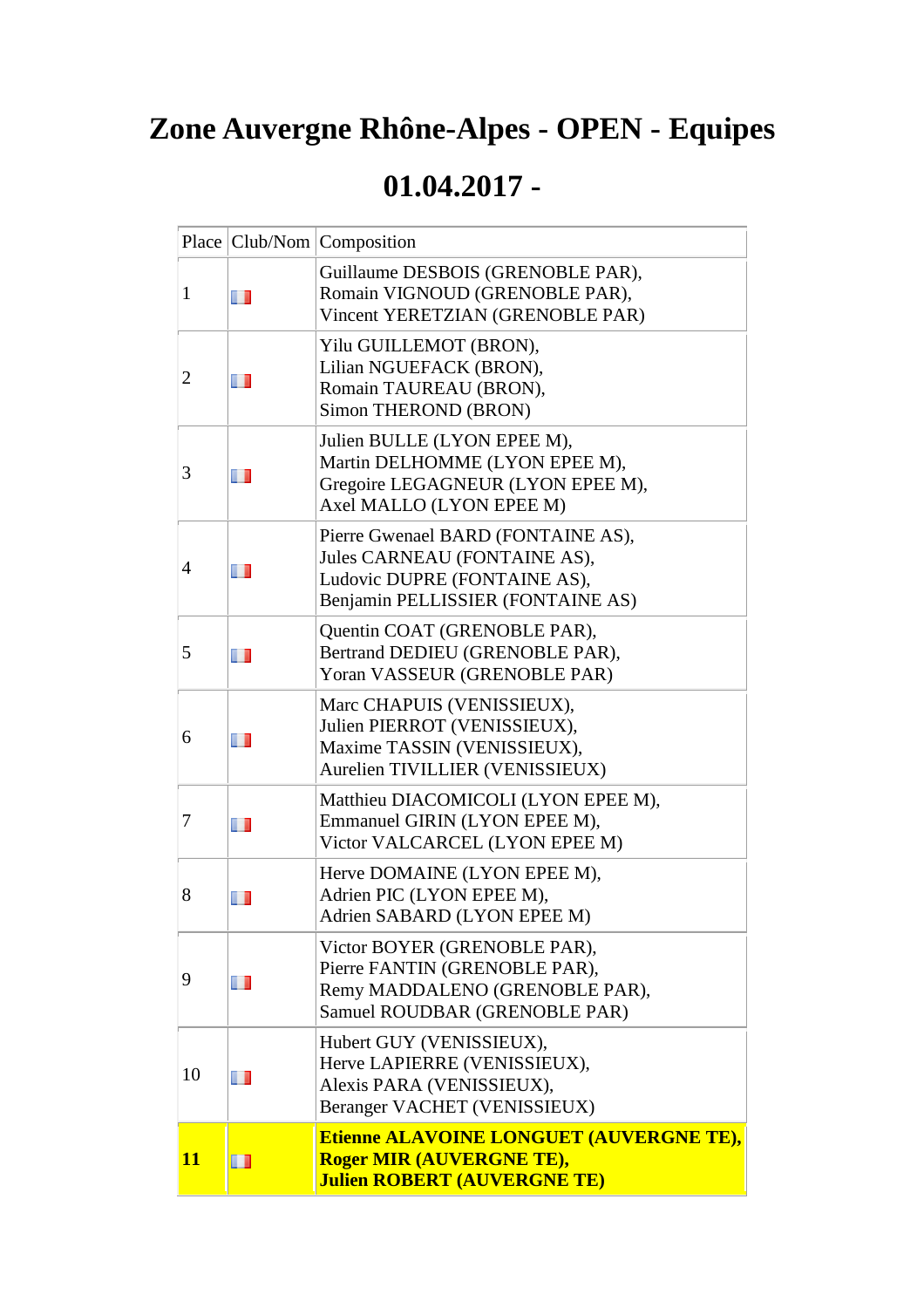| 12 | ш | Mathys BRASSET (BRON),<br>Mael MAZOYER (BRON),<br>Alexandre VIENNE (BRON)                                                            |
|----|---|--------------------------------------------------------------------------------------------------------------------------------------|
| 13 | m | Guillaume HAYETTE (CALUIRE),<br>Peter HUSAR (CALUIRE),<br>Florian NICOLAS (CALUIRE)                                                  |
| 14 | H | Thibault CHRISTIN (DECINES CS),<br>Gautier EUSTACHE (DECINES CS),<br>Adrien SIMON (DECINES CS)                                       |
| 15 | Ш | Kevin BOZON (BRON),<br>Sylvain VIOU (BRON),<br>Quentin VUVIET (BRON)                                                                 |
| 16 | m | Gwezheneg BERSON (CORBAS),<br>Cyril MICHEL (CORBAS),<br>Sacha PIANFETTI (CORBAS)                                                     |
| 17 | n | Alexandre CAUMETTE (ROMANS BDP),<br>Mathieu PASCARETTI (ROMANS BDP),<br>Damien RAMBERT (ROMANS BDP)                                  |
| 18 | n | Giacomo CAZZANIGA (NORD ISERE),<br>Guillaume FRIARD (NORD ISERE),<br>Aurélien JORON (NORD ISERE),<br>Andrea VILLA (NORD ISERE)       |
| 19 | m | Nicolas LEMONNIER (PRIVAS MG),<br>Jocelyn MARTIN (PRIVAS MG),<br>Alexandre VANOTTI (PRIVAS MG)                                       |
| 20 | m | Clément AUFFEVES (OUEST LYONN),<br>Dimitri BOUTEILLE (OUEST LYONN),<br>Corentin FAYE (OUEST LYONN)                                   |
| 21 | n | Dominique CLERC (GLEIZE),<br>Anthony SEVE (GLEIZE),<br>Maurice VIGUIER (GLEIZE),<br>Sebastien VIGUIER (GLEIZE)                       |
| 22 | п | Emeric DESCOMBES (FAREINS EC),<br>Jean-Philippe MEYER (FAREINS EC),<br>Alexandre MIRIBEL (FAREINS EC),<br>Frederic VIAL (FAREINS EC) |
| 23 | ш | Jérémy DEFLANDRE (MARCY ETOILE),<br>Romain KONDRAT (MARCY ETOILE),<br>Clément MONGELLAZ (MARCY ETOILE)                               |
| 24 | m | Guillaume ANTHOUARD (MONTELIMAR),<br>Samuel LEROUGE (MONTELIMAR),<br>Paul MALDONNAT (MONTELIMAR)                                     |